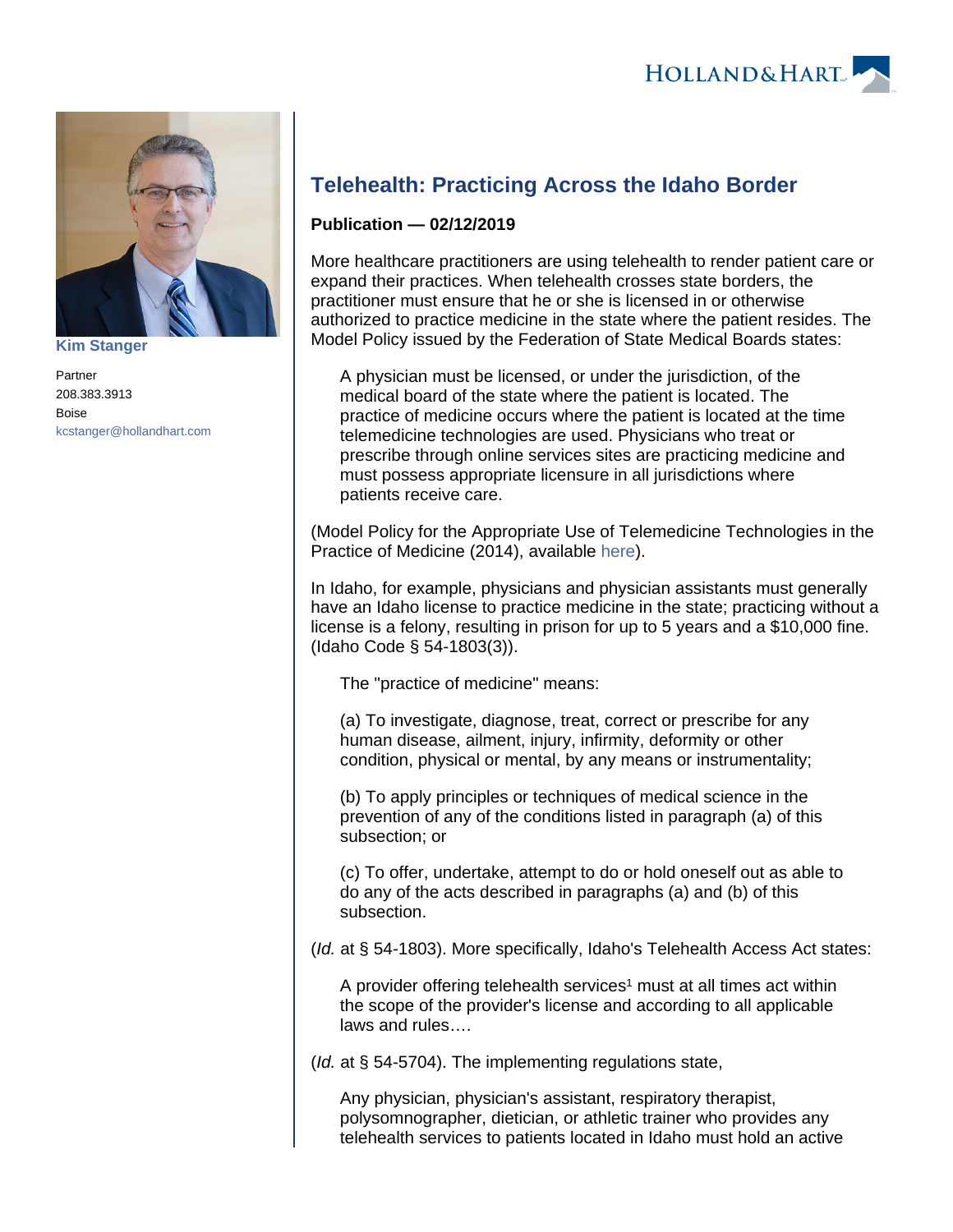

Idaho license issued by the Idaho State Board of Medicine for their applicable practice.

(IDAPA 22.01.15.11).

Unlike some states, Idaho does not have a limited license for telehealth service providers. The Medical Practices Act does contain certain exceptions to the licensure requirement, including practitioners who merely render consultations:

the following persons, though not holding a license to practice medicine in this state, may engage in activities included in the practice of medicine:

…

(b) A person residing in another state or country and authorized to practice medicine there, who is called in consultation by a person licensed in this state to practice medicine, or who for the purpose of furthering medical education is invited into this state to conduct a lecture, clinic, or demonstration, while engaged in activities in connection with the consultation, lecture, clinic, or demonstration, as long as he does not open an office or appoint a place to meet patients or receive calls in this state.

(I.C. § 54-1804(1)(B)). This is a narrow exception, and presumably would not apply where the telehealth practitioner is the one diagnosing or treating the patient or interpreting studies or images. In 2004, for example, the Idaho Board published a memo in which it stated:

Based upon these statutory provisions, it is the interpretation of the Idaho State Board of Medicine that a physician reading radiologic or imaging studies done in the State of Idaho on Idaho patients by an Idaho physician must hold an Idaho license to practice medicine, unless the radiologic or imaging studies are sent to an out~of-state physician directly by an Idaho licensed physician to obtain consultation on a patient.

(Idaho State Bd. of Med., Board Interpretation Regarding Reading of Radiologic or Imaging Studies (3/5/04)).

In short, physicians and other practitioners seeking to render telehealth services in Idaho must generally obtain an Idaho license even though they are never physically in the state. Idaho practitioners who wish to render telehealth services across the Idaho border must ensure that they comply with any laws from the state in which the patient resides.

<sup>1</sup> "Telehealth services' means health care services provided by a provider to a person through the use of electronic communications, information technology, asynchronous store and forward transfer or synchronous interaction between a provider at a distant site and a patient at an originating site. Such services include, but are not limited to, clinical care, health education, home health and facilitation of self-managed care and